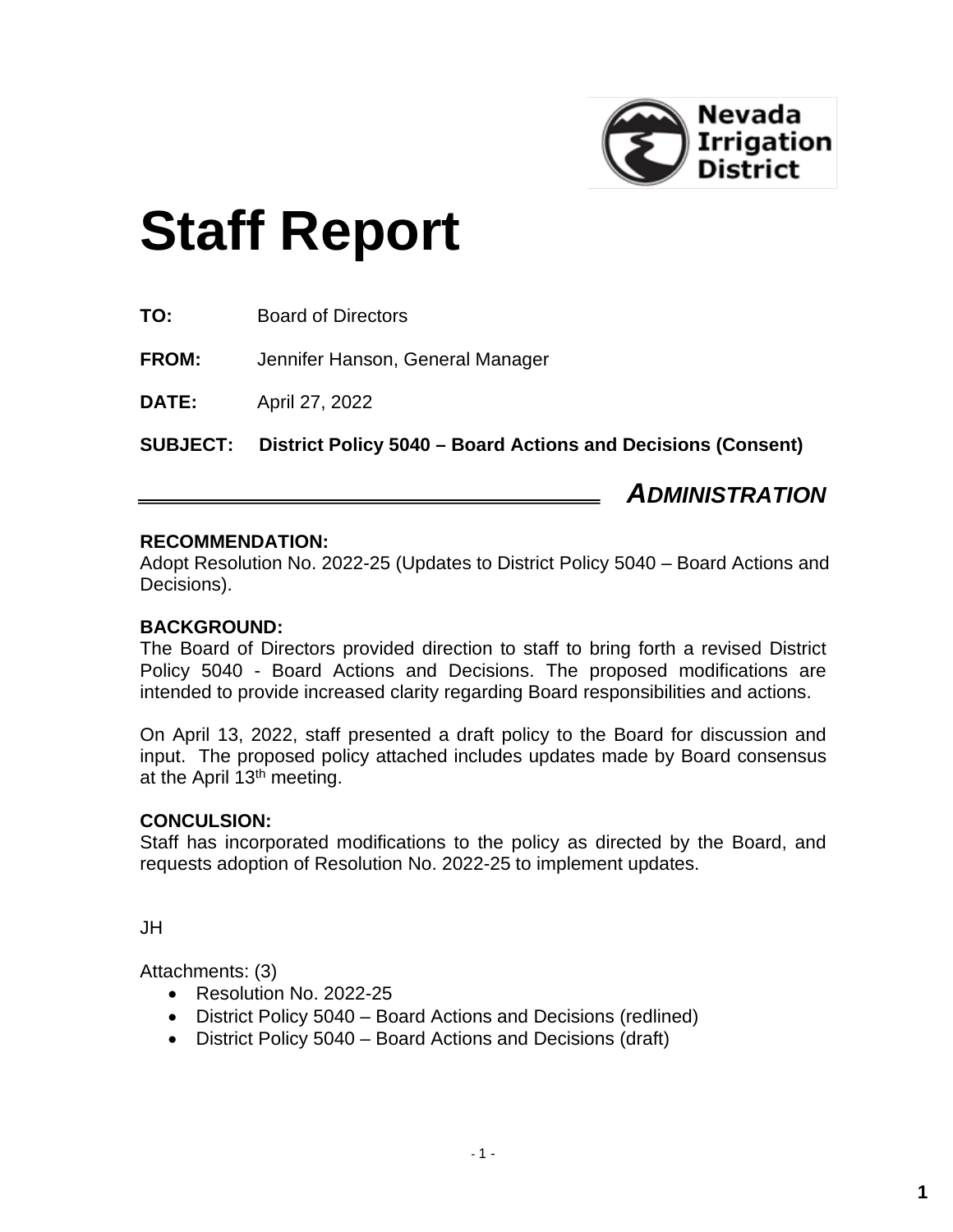

RESOLUTION NO. 2022-20 OF THE BOARD OF DIRECTORS OF THE NEVADA IRRIGATION DISTRICT

### **UPDATES TO ADMINISTRATIVE POLICY – Board Actions and Decisions**

**WHEREAS**, the Nevada Irrigation District (the "District") intends to establish and revise, from time to time, administrative policies to guide the operations and management of the District; and

**WHEREAS,** proposed modifications are intended to provide increased clarity regarding Board responsibilities and actions; and

**NOW, THEREFORE, BE IT RESOLVED,** the Board of Directors of the Nevada Irrigation District hereby adopts the following policy as attached and shall be incorporated herein:

#5040 – Board Actions and Decisions

**BE IT FURTHER RESOLVED**, that the attached policy shall be incorporated into the District Policy Manual, and the Board Secretary is hereby authorized to assign and revise policy numbers and format and reformat the attached, as needed for an organized, comprehensive policy manual.

\* \* \* \* \*

**PASSED AND ADOPTED** by the Board of Directors of the Nevada Irrigation District at a regular meeting held on the 27<sup>th</sup> day of April 2022, by the following vote:

| AYES:            | Directors: |
|------------------|------------|
| NOES:            | Directors: |
| ABSENT:          | Directors: |
| <b>ABSTAINS:</b> | Directors: |

\_\_\_\_\_\_\_\_\_\_\_\_\_\_\_\_\_\_\_\_\_\_\_\_\_\_\_\_\_\_\_\_\_\_\_

\_\_\_\_\_\_\_\_\_\_\_\_\_\_\_\_\_\_\_\_\_\_\_\_\_\_\_\_\_\_\_\_\_\_\_ President of the Board of Directors

Attest: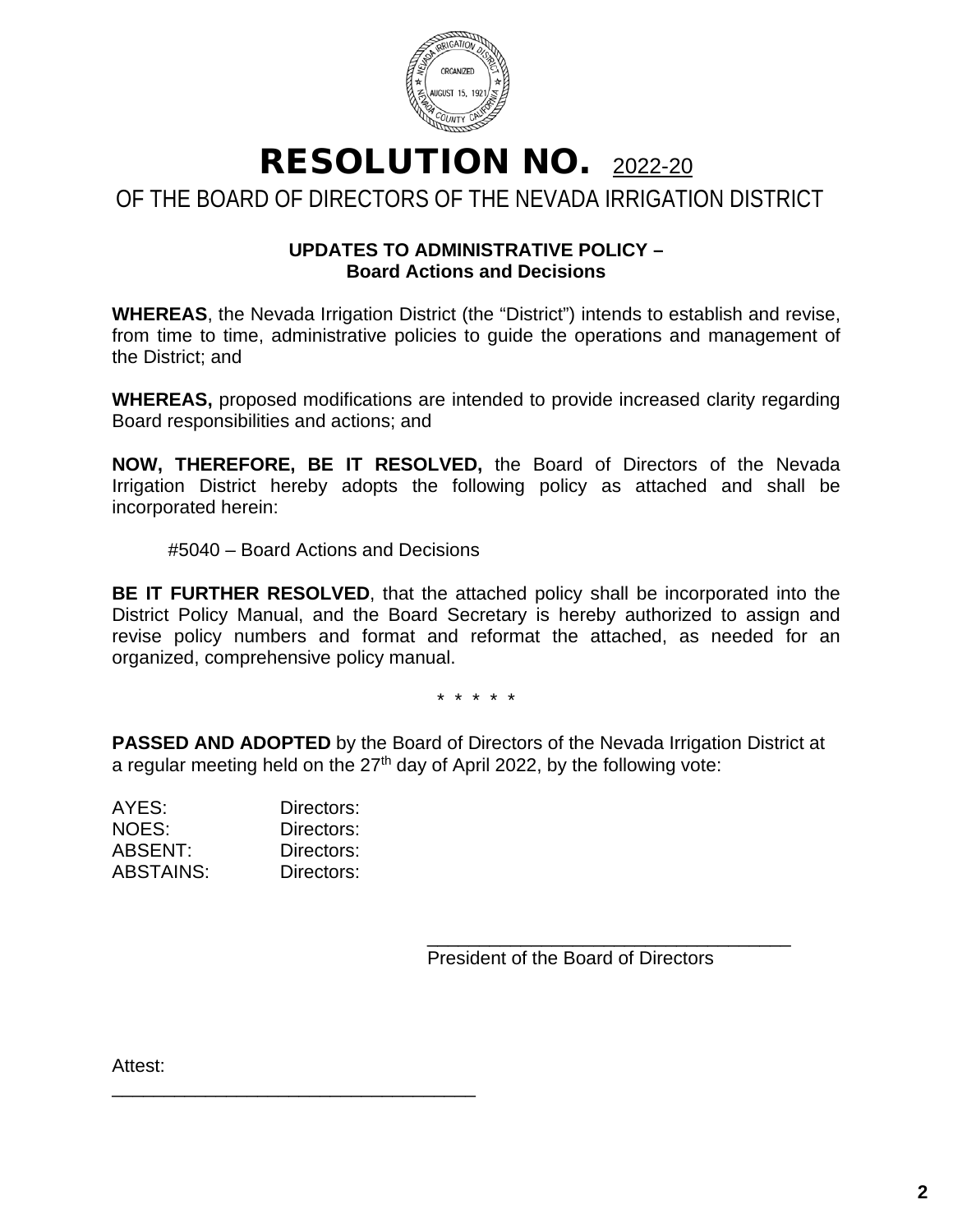## Nevada Irrigation District

### POLICY MANUAL

### **POLICY TITLE: Board Actions and Decisions POLICY NUMBER: 5040**

**5040.1** Actions by the Board of Directors are generally limited to the areas of policy and regulation development, identification of strategic direction and priorities, financial oversight, representation of the constituency, and selection and oversight of the General Manager. Specific actions by the Board of Directors may include but are not limited to the following:

- $\triangleright$  Adoption or rejection of regulations or policies and oversight of implementation;
- $\triangleright$  Adoption or rejection of a resolution;

Adoption or rejection of an ordinance;

- $\geq$ Approval or rejection of any contract or expenditure;
- Approval or rejection of any proposal which commits District funds or facilities, including employment and dismissal of personnelof the annual budget (operating and capital) and staffing levels;
- Approval or disapproval of matters that require or may require the District or its employees to take action and/or provide services. Approval of new or substantially revised job specifications;
- Approval or termination of General Manager's employment agreement;
- Approval Direction and approval of District's Mission, Vision, and Strategic Priorities, and provide highlevel oversight of implementation of those items;
- Approval of all rates and fees;
- Approval of all real property purchase and disposal;
- $\triangleright$  Any other action dictated to be completed by the Board through policy or State law. (Examples include: Contract Authority, approval of Urban Water Management Plan and Raw Water Management Plan)
- **5040.2** Action can only be taken by the vote of the majority of the Board of Directors and must be in compliance with California Government Code 54950, the Ralph M. Brown Act. Three (3) Directors represent a quorum for the conduct of business.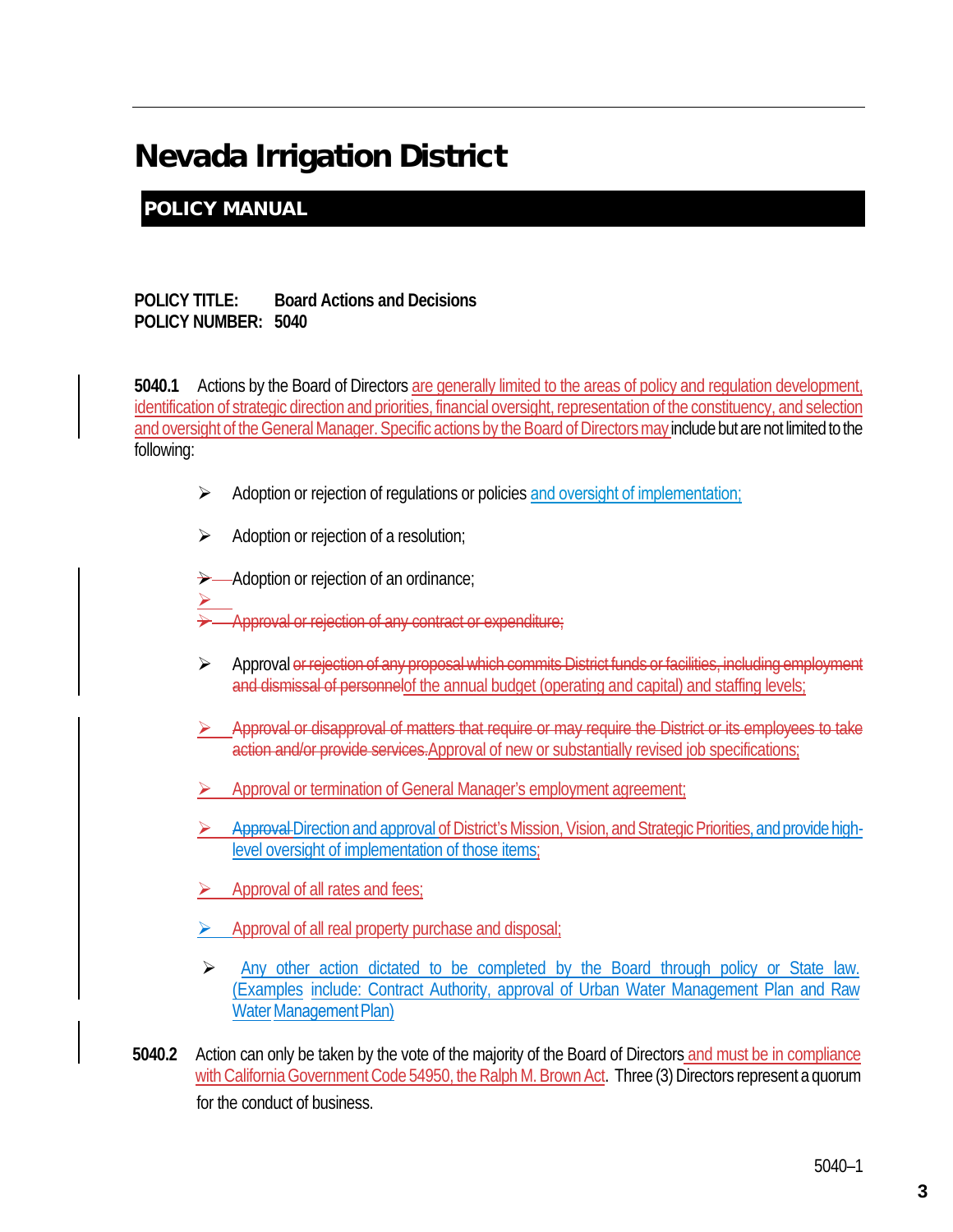- **5040.2.1** A member abstaining in a vote is considered as absent for that vote. A member abstaining due to a conflict of interest does not count towards a quorum. Refer to Policy 4050 regarding when Directors should recuse themselves from participating in the discussion or vote.
	- **5040.2.1.1** Example: If three of five Directors are present at a meeting, a quorum exists and business can be conducted. However, if one of three Directors comprising the quorum abstains on a particular action and the other two cast "aye" votes, no action is taken because a "majority of the Board" did not vote in favor of the action.
	- **5040.2.1.2** Example: If an action is proposed requiring a two-thirds vote and two Directors abstain, the proposed action cannot be approved because four of the five Directors would have to vote in favor of the action.
	- **5040.2.1.3** Example: If a vacancy exists on the Board and a vote is taken to appoint an individual to fill said vacancy, three Directors must vote in favor of the appointment for it to be approved. If two of the four Directors present abstain, the appointment is not approved.
- **5040.3** The Board may give directions that are not formal action. Such directions do not require formal procedural process. Such directions include the Board's directives and instructions to the General Manager.
	- **5040.3.1** The President shall determine by consensus a Board directive and shall state it for clarification. Should any two Directors challenge the statement of the President, a voice vote may be requested.
	- **5040.3.2** A formal motion may be made to place a disputed directive on a future agenda for Board consideration, or to take some other action (such as refer the matter to the General Manager for review and recommendation, etc.).
	- **5040.3.3** Direction by consensus on items not on the agenda cannot be given for those items that require formal action; for example: approval of new policy, procurement or contracting, budget amendments, and any other item identified in the Policy Manual to require formal action and is limited to matters that appear on the agenda for the Board meeting during which said informal action is taken.

nformal action by the Board is still Board action and shall only occur regarding matters that appear on the agenda for the Board meeting during which said informal action is taken.

Adopted: November 10, 2010 via Resolution No. 2010-61 Revised: April 22, 2022 via Resolution No. 2022-25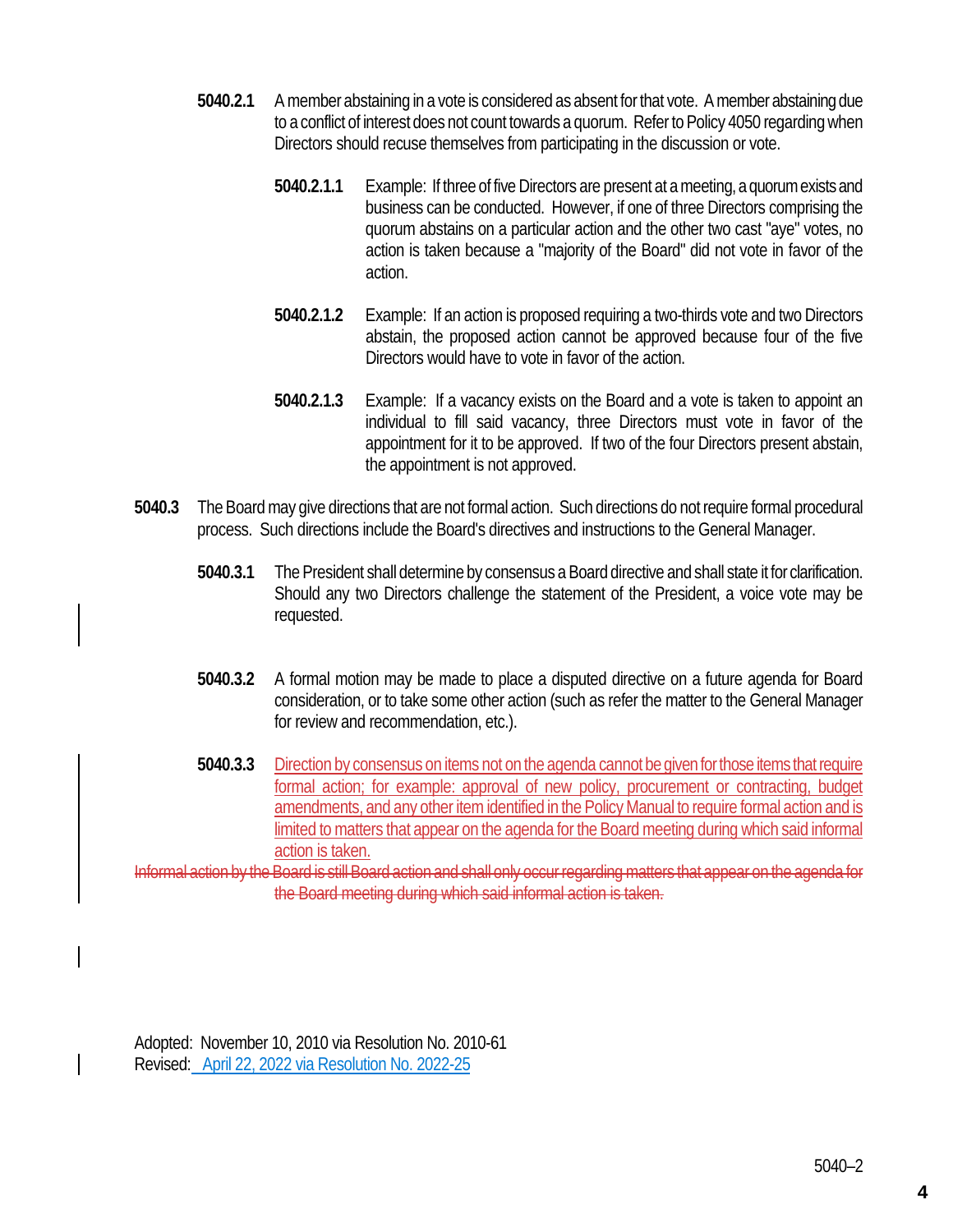# Nevada Irrigation District

### POLICY MANUAL

**POLICY TITLE: Board Actions and Decisions POLICY NUMBER: 5040**

**5040.1** Actions by the Board of Directors are generally limited to the areas of policy and regulation development, identification of strategic direction and priorities, financial oversight, representation of the constituency, and selection and oversight of the General Manager. Specific actions by the Board of Directors may include but are not limited to the following:

- $\triangleright$  Adoption or rejection of regulations or policies and oversight of implementation,
- $\triangleright$  Adoption or rejection of a resolution;
- Adoption or rejection of an ordinance;
- $\triangleright$  Approval of the annual budget (operating and capital) and staffing levels;
- $\triangleright$  Approval of new or substantially revised job specifications;
- Approval or termination of General Manager's employment agreement;
- $\triangleright$  Direction and approval of District's Mission, Vision, and Strategic Priorities, and provide high-level oversight of implementation of those items;
- Approval of all rates and fees;
- $\triangleright$  Approval of all real property purchase and disposal;
- $\triangleright$  Any other action dictated to be completed by the Board through policy or State law. (Examples include: Contract Authority, approval of Urban Water Management Plan and Raw Water Management Plan)
- **5040.2** Action can only be taken by the vote of the majority of the Board of Directors and must be in compliance with California Government Code 54950, the Ralph M. Brown Act. Three (3) Directors represent a quorum for the conduct of business.
	- **5040.2.1** A member abstaining in a vote is considered as absent for that vote. A member abstaining due to a conflict of interest does not count towards a quorum. Refer to Policy 4050 regarding when Directors should recuse themselves from participating in the discussion or vote.